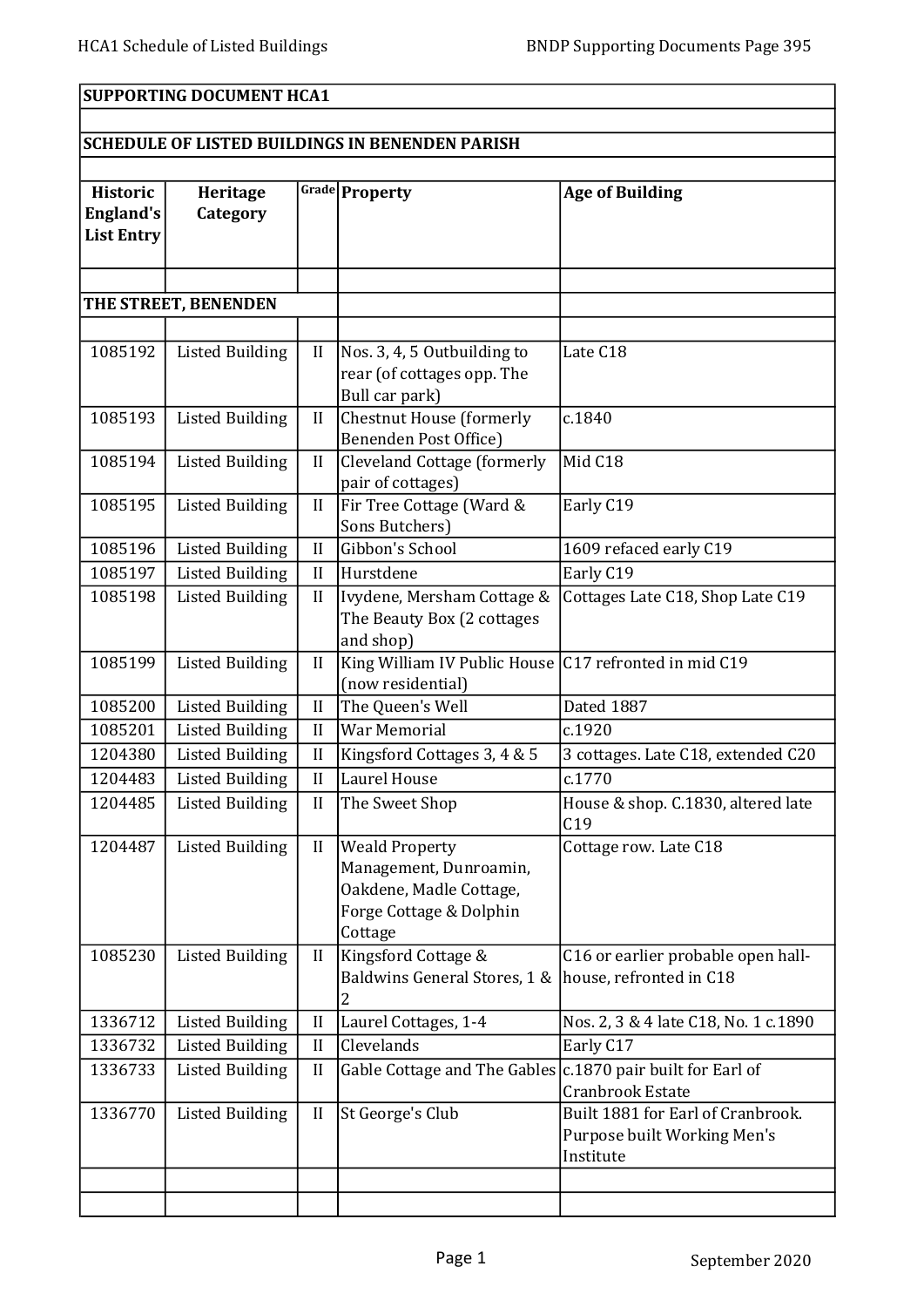| THE GREEN, BENENDEN |                                 |              |                                                                                                            |                                                                              |
|---------------------|---------------------------------|--------------|------------------------------------------------------------------------------------------------------------|------------------------------------------------------------------------------|
|                     |                                 |              |                                                                                                            |                                                                              |
| 1085227             | <b>Listed Building</b>          | $\mathbf{I}$ | Stable and Hayloft approx.<br>20m to south west of Bull Inn                                                | Probably c.1880                                                              |
| 1085228             | <b>Listed Building</b>          | $\mathbf{I}$ | Chest Tomb approx. 8m<br>south of turret to south<br>chapel at St George's Church                          | Late C17 type                                                                |
| 1085229             | <b>Listed Building</b>          | $\mathbf{I}$ | to St George's Church                                                                                      | Lychgate & Churchyard Walls Lychgate probably c.1862, Wall<br>1873           |
| 1204029             | <b>Listed Building</b>          | $\mathbf{I}$ | Ashlawn                                                                                                    | <b>Built 1869</b>                                                            |
| 1204047             | <b>Listed Building</b>          | II           | <b>Bull Inn</b>                                                                                            | Built c.1608, altered and extended in<br>early C19 and again c.1880          |
| 1204055             | <b>Listed Building</b>          | $\mathbf{I}$ | <b>Church Cottages</b>                                                                                     | 2 cottages, not uniform. Left side<br>C18 altered, right side added 1880     |
| 1204075             | <b>Listed Building</b>          | $II^*$       | Church of St George                                                                                        | C14 & C15, damaged after storm of<br>1672, restored 1672, 1676 & 1862        |
| 1204362             | <b>Listed Building</b>          | II           | <b>Monument to Thomas Neve</b><br>approx. 15m north of West<br>Tower at St George's Church                 | Chest tomb c.1807                                                            |
| 1281235             | <b>Listed Building</b>          | II           | Chest Tomb approx. 5m<br>south of South Chapel at St<br>George's Church                                    | Dated 169(7?) not legible                                                    |
| 1281241             | <b>Listed Building</b>          | II           | Chest Tomb south east of St<br>George's Church                                                             | c.1697                                                                       |
| 1336749             | <b>Listed Building</b>          | $\mathbf{I}$ | <b>Benenden Primary School</b><br>(former)                                                                 | c.1873 for the Earl of Cranbrook                                             |
| 1336750             | <b>Listed Building</b>          | II           | <b>Memorial Hall</b>                                                                                       | Dated 1908                                                                   |
| 1336751             | <b>Listed Building</b>          | II           | Monument to William<br>Spencer approx. 8m south of<br>east corner of South Chapel<br>at St George's Church | Chest tomb c.1632                                                            |
|                     | <b>WALKHURST ROAD, BENENDEN</b> |              |                                                                                                            |                                                                              |
|                     |                                 |              |                                                                                                            |                                                                              |
| 1085202             | <b>Listed Building</b>          | $\mathbf{I}$ | Feoffee Cottages, 1-6                                                                                      | C18 exterior                                                                 |
| 1085203             | <b>Listed Building</b>          | $II^*$       | Coggers                                                                                                    | Late C15 open hall-house restored<br>C <sub>20</sub>                         |
| 1085204             | <b>Listed Building</b>          | $\mathbf{I}$ | Former Oast House (now<br>garage) to west of Yew Tree<br>House                                             | c.1840                                                                       |
| 1204532             | <b>Listed Building</b>          | II           | <b>Brick Kiln</b>                                                                                          | House. Late C16 timber-framed,<br>altered C17, refronted and extended<br>C19 |
| 1204536             | <b>Listed Building</b>          | $\mathbf{I}$ | Little Walkhurst                                                                                           | House. Late C18                                                              |
| 1204542             | <b>Listed Building</b>          | II           | Yew Tree House                                                                                             | c.1840                                                                       |
| 1336734             | <b>Listed Building</b>          | $\mathbf{I}$ | <b>Burnt House</b>                                                                                         | Probably early C19                                                           |
| 1336735             | <b>Listed Building</b>          | II           | Scribbins                                                                                                  | Early C19, altered & extended C20                                            |
|                     |                                 |              |                                                                                                            |                                                                              |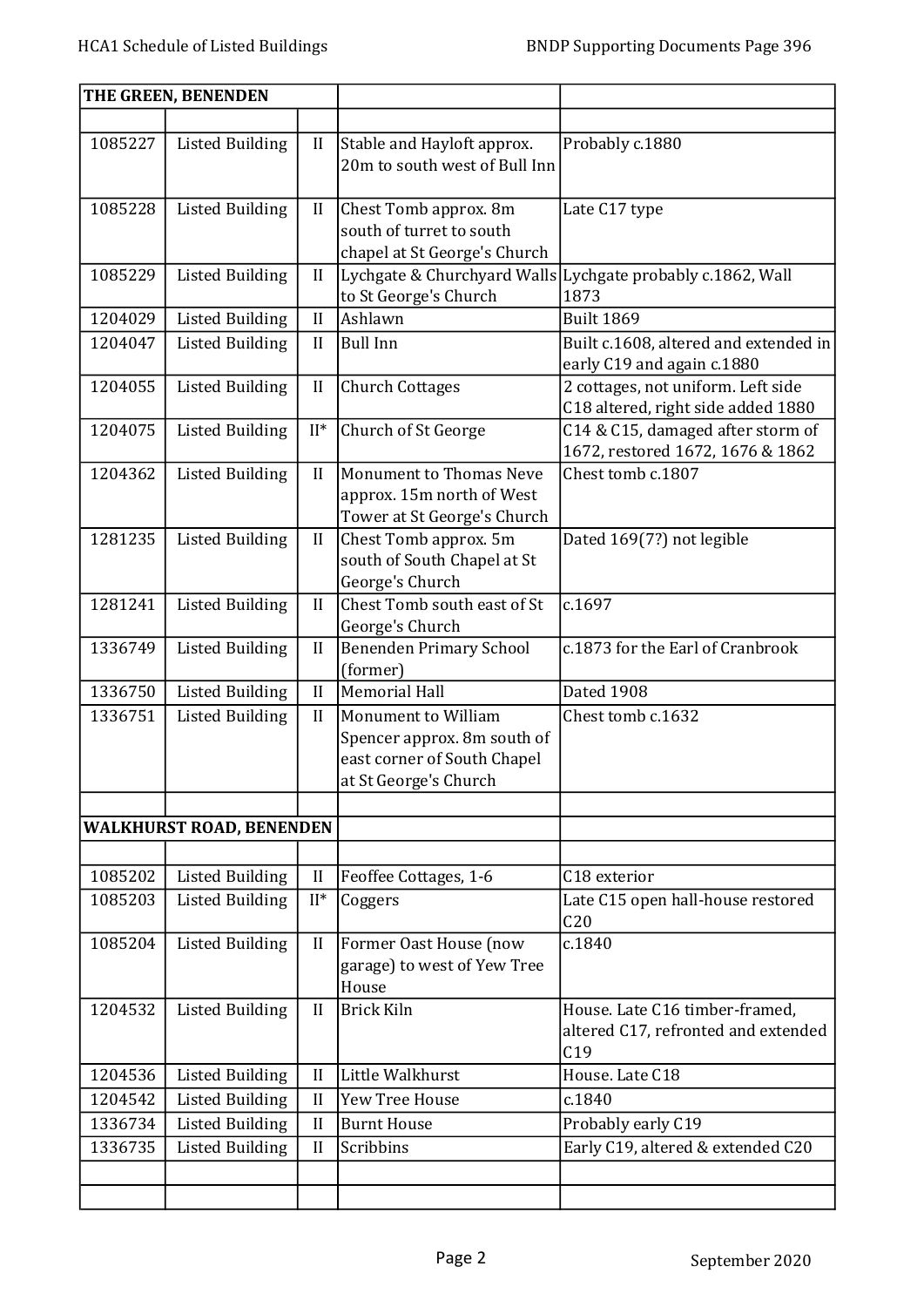|         | STEPNEYFORD LANE, BENENDEN        |              |                                                                            |                                                                      |
|---------|-----------------------------------|--------------|----------------------------------------------------------------------------|----------------------------------------------------------------------|
|         |                                   |              |                                                                            |                                                                      |
| 1085224 | <b>Listed Building</b>            | $\mathbf{I}$ | Maplesden                                                                  | C18                                                                  |
| 1085225 | <b>Listed Building</b>            | II           | Barn and Oasthouse, Mount<br>Hall Farm                                     | C16, altered late C28 or early C19                                   |
| 1085226 | <b>Listed Building</b>            | $\mathbf{I}$ | <b>Pagehurst Cottages</b>                                                  | Dated 1846 but reusing some C16<br>material                          |
| 1204017 | <b>Listed Building</b>            | II           | Oasthouses at Maplesden                                                    | C18 stowage and early C19 oasts                                      |
| 1204023 | <b>Listed Building</b>            | II           | <b>Mount Hall Farmhouse</b>                                                | C16 or earlier timber-framed                                         |
| 1336747 | <b>Listed Building</b>            | II           | Colebarn                                                                   | C18 or earlier timber-framed<br>building                             |
| 1336748 | <b>Listed Building</b>            | $\mathbf{I}$ | Mount Le Hoe                                                               | C18                                                                  |
| 1281421 | <b>Listed Building</b>            | II           | Green Lane Farmhouse                                                       | C18 or earlier timber-framed house                                   |
| 1281446 | <b>Listed Building</b>            | $\mathbf{I}$ | Whitegates                                                                 | Late C18 or early C19                                                |
|         |                                   |              |                                                                            |                                                                      |
|         | ROLVENDEN ROAD, BENENDEN          |              |                                                                            |                                                                      |
|         |                                   |              |                                                                            |                                                                      |
| 1203915 | <b>Listed Building</b>            | $\mathbf{I}$ | <b>Beacon Mill Cottage</b>                                                 | Late C18 or early C19                                                |
| 1203953 | <b>Listed Building</b>            | $\mathbf{I}$ | K6 Telephone Kiosk                                                         | Designed 1935                                                        |
| 1203976 | <b>Listed Building</b>            | II           | <b>Tudor Cottage</b>                                                       | Former toll house, now cottage.<br>C.1870                            |
| 1085216 | <b>Listed Building</b>            | II           | Beacon Hall Farm Cottages, 1 Late C18 or early C19                         |                                                                      |
| 1085217 | <b>Listed Building</b>            | II           | Barn at West Pullington<br>approx. 15m north of<br><b>Pullington House</b> | Mid C18 altered in C19 and C20                                       |
| 1085218 | <b>Listed Building</b>            | II           | <b>Beacon Windmill</b>                                                     | Built between 1790 & 1810                                            |
| 1085219 | <b>Listed Building</b>            | $\mathbf{I}$ | <b>Pullington Farmhouse</b>                                                | Late C16 to early C17                                                |
| 1085220 | <b>Listed Building</b>            | II           | The Beacon                                                                 | Early C19 front, possibly concealing<br>C17 structure                |
|         |                                   |              |                                                                            |                                                                      |
|         | <b>STANDEN STREET, IDEN GREEN</b> |              |                                                                            |                                                                      |
|         |                                   |              |                                                                            |                                                                      |
| 1085221 | <b>Listed Building</b>            | $\mathbf{I}$ | <b>Campion House</b>                                                       | Late C15 open hall-house                                             |
| 1085222 | <b>Listed Building</b>            | II           | Leesden                                                                    | Possibly C17 rear wing & C18 front,<br>refronted c.1820              |
| 1085223 | <b>Listed Building</b>            | II           | Summerhill                                                                 | C16, refronted in C19, restored C20                                  |
| 1203981 | <b>Listed Building</b>            | $\mathbf{I}$ | Barn approx. 10m E of Tile<br><b>Farm House</b>                            | Probably late C18 timber-framed<br>barn                              |
| 1203985 | <b>Listed Building</b>            | II           | Little Standen                                                             | Formerly 3 cottages. C16 or earlier<br>timber-framed building        |
| 1281414 | <b>Listed Building</b>            | $\mathbf{I}$ | Springhill                                                                 | c.1820 front with probable C18 core                                  |
| 1281416 | <b>Listed Building</b>            | $\mathbf{I}$ | <b>Pump House</b>                                                          | Erected 1897                                                         |
| 1336745 | <b>Listed Building</b>            | II           | 3 & 4 (formerly pair of<br>cottages known as Standen<br>Farm Cottages)     | Early C18. Now one cottage                                           |
| 1336746 | <b>Listed Building</b>            | $II^*$       | Old Standen                                                                | Late C15 open hall-house, late C16<br>chimney & C18 extension to LHS |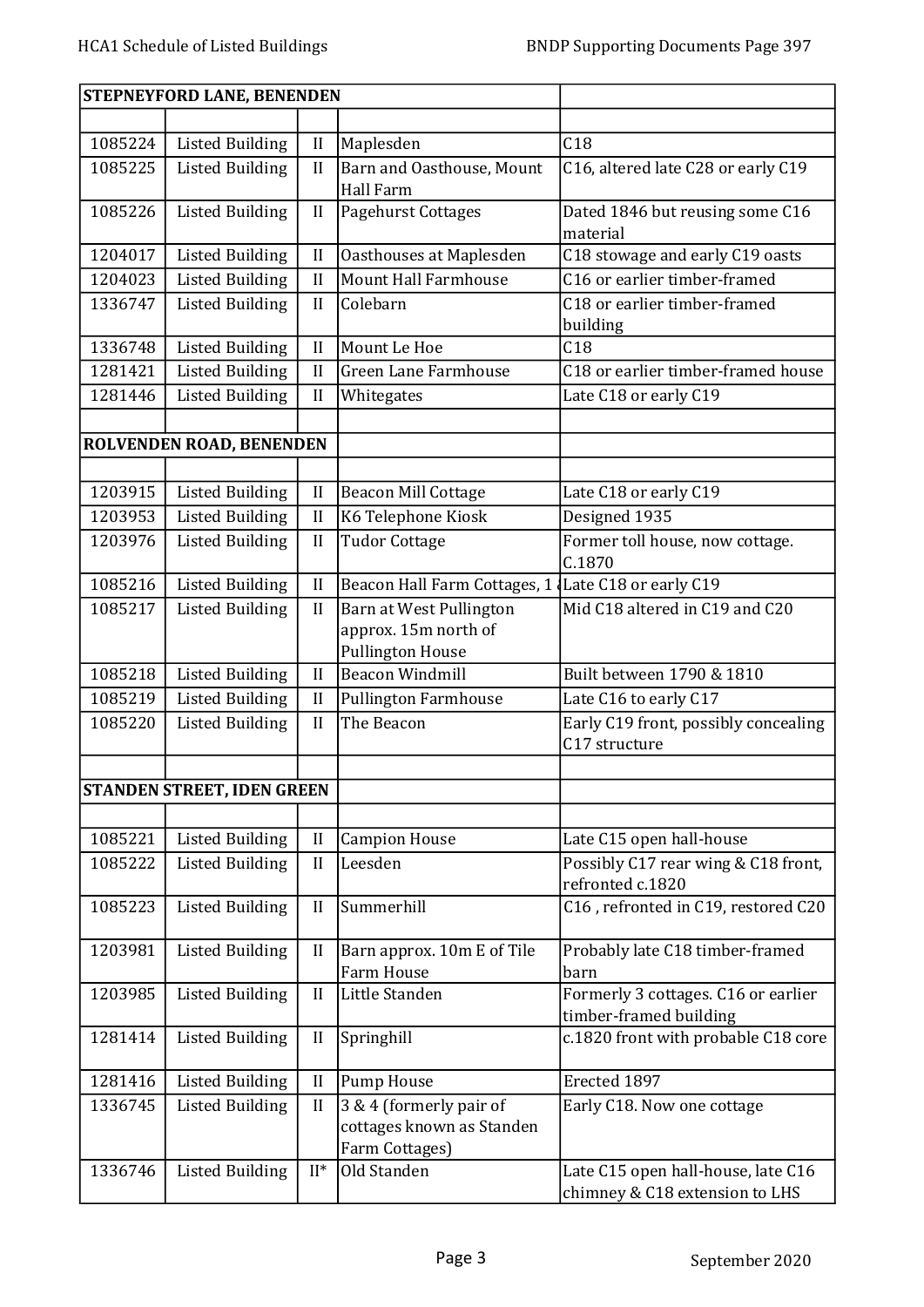|         | <b>CRANBROOK ROAD, BENENDEN</b>      |              |                                                                              |                                                                                                                                                       |
|---------|--------------------------------------|--------------|------------------------------------------------------------------------------|-------------------------------------------------------------------------------------------------------------------------------------------------------|
|         |                                      |              |                                                                              |                                                                                                                                                       |
| 1085231 | <b>Listed Building</b>               | $\mathbf{I}$ | The Moat                                                                     | c.1500 Wealden hall-house of 4 bays<br>with C20 additions                                                                                             |
| 1085232 | <b>Listed Building</b>               | II           | The Old Manor House                                                          | C15 timber-framed, refronted C19,<br>restored C20                                                                                                     |
| 1085252 | <b>Listed Building</b>               | $\mathbf{I}$ | Garden Cottage, Benenden Sclc.1880                                           |                                                                                                                                                       |
| 1085270 | <b>Listed Building</b>               | $\mathbf{I}$ | Hemstead House including<br>attached Terrace Wall,<br><b>Benenden School</b> | Built 1859-62 gentleman's residence                                                                                                                   |
| 1085271 | <b>Listed Building</b>               | II           | Little Critt                                                                 | Probably late Medieval hall-house,<br>late C16 inserted chimneystack,<br>altered in C19                                                               |
| 1085272 | <b>Listed Building</b>               | II           | <b>School Farm</b>                                                           | C17 or earlier timber-framed,<br>refronted in C19 & refenestrated in<br>C <sub>20</sub>                                                               |
| 1203647 | <b>Listed Building</b>               | $\mathbf{I}$ |                                                                              | Ice House at Benenden School Early C19 restored in 1970s. Large<br>beehive-shaped chamber                                                             |
| 1203654 | <b>Listed Building</b>               | II           | <b>Mounts Farm Barn</b>                                                      | Part C16 but mainly erected C18                                                                                                                       |
| 1281476 | <b>Listed Building</b>               | II           | The Walled Garden,<br>Benenden School                                        | c.1880                                                                                                                                                |
| 1281573 | <b>Listed Building</b>               | II           | Crit Hall                                                                    | Early C19                                                                                                                                             |
| 1281597 | <b>Listed Building</b>               | II           |                                                                              | Astrolabe at Benenden School Late C19 cast iron pillar set on<br>millstone base with plumed<br>decoration topped by circular<br>sundial and astrolabe |
| 1336694 | <b>Listed Building</b>               | $\mathbf{I}$ | <b>Mounts Farm Cottage</b>                                                   | Late Medieval hall-house with C18<br>RHS addition                                                                                                     |
| 1336713 | <b>Listed Building</b>               | $\mathbf{I}$ |                                                                              | Gateway to The Old Manor Ho Gateway and section of wall. Early<br>C <sub>20</sub>                                                                     |
| 1336730 | <b>Listed Building</b>               | $\mathbf{I}$ | Corner Cottages, 1-4                                                         | Late C16 or early C17                                                                                                                                 |
| 1336731 | <b>Listed Building</b>               | II           |                                                                              | South Lodge, Benenden Schoo c.1880 built for the Cranbrook<br>Estate                                                                                  |
| 1000195 | Park and Garden                      | II           | Benenden School                                                              | Mid C19, set in late C18 park.<br>Country House set in gardens and<br>pleasure grounds                                                                |
|         | DOCKENDEN LANE, BENENDEN             |              |                                                                              |                                                                                                                                                       |
|         |                                      |              |                                                                              |                                                                                                                                                       |
| 1085233 | <b>Listed Building</b>               | II           | Dockenden                                                                    | C16                                                                                                                                                   |
|         | <b>GODDARDS GREEN ROAD, BENENDEN</b> |              |                                                                              |                                                                                                                                                       |
|         |                                      |              |                                                                              |                                                                                                                                                       |
| 1085234 | <b>Listed Building</b>               | $\mathbf{I}$ | 4 & 5 Goddards Green Cottage Mid C19                                         |                                                                                                                                                       |
| 1085235 | <b>Listed Building</b>               | II           | <b>Eaton House</b>                                                           | C15 or earlier open hall-house with<br>C17 wing, refaced C19                                                                                          |
| 1085236 | <b>Listed Building</b>               | $\mathbf{I}$ | Eaton Cottage & Finnigans<br>Cottage                                         | pair of cottages Early C19                                                                                                                            |
| 1085237 | <b>Listed Building</b>               | II           | Old Eaton Oast                                                               | C18 & early C19, restored C20                                                                                                                         |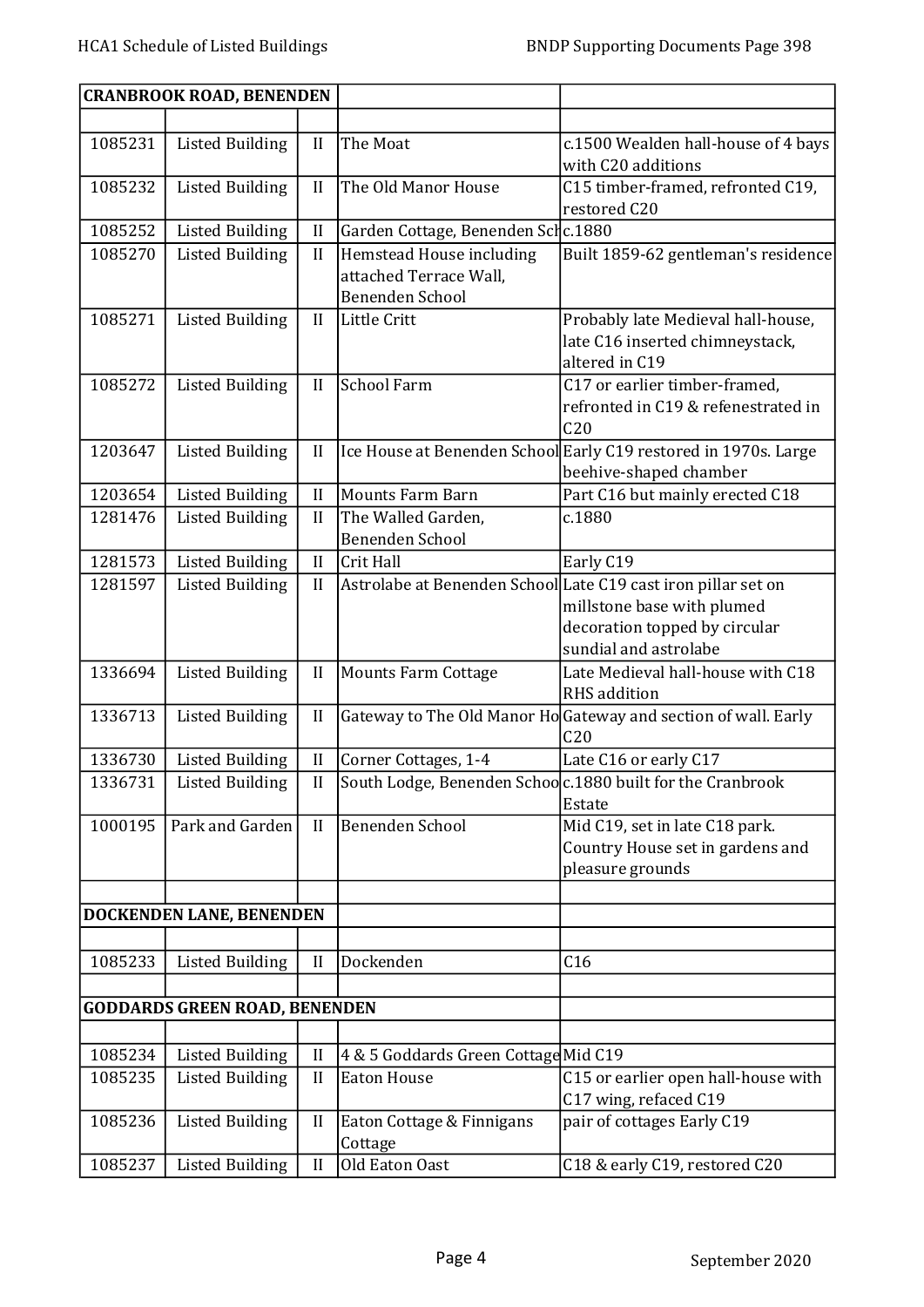| 1085238 | <b>Listed Building</b>       | $II^*$       | Pympne Manor                                               | c.1500 Wealden hall-house<br>extended to rear in C18, restored &<br>extended in 1920s                                    |
|---------|------------------------------|--------------|------------------------------------------------------------|--------------------------------------------------------------------------------------------------------------------------|
| 1203693 | <b>Listed Building</b>       | $\mathbf{I}$ | Barn at Pympne Manor                                       | C18 altered 1920s timber-framed<br>barn                                                                                  |
| 1085239 | <b>Listed Building</b>       | II           | Red House Barn approx. 30m<br>SE of The Red House          | C16 altered in C18                                                                                                       |
| 1281552 | <b>Listed Building</b>       | $II^*$       | The Red House                                              | c.1600 timber-framed refronted C18                                                                                       |
| 1336714 | <b>Listed Building</b>       | $\rm II$     | Goddards Green Cottages, 1,<br>2 & 3                       | Nos. 2 & 3 are in C18 or earlier<br>probably timber-framed building<br>refaced early C19, No. 1 is probably<br>early C19 |
|         | <b>GREEN LANE, BENENDEN</b>  |              |                                                            |                                                                                                                          |
|         |                              |              |                                                            |                                                                                                                          |
| 1085240 | <b>Listed Building</b>       | II           | Clevelands                                                 | Probably C15 open hall-house with<br>late C16 inserted chimneystack,<br>altered in C19 with C20 rear wing                |
| 1203809 | <b>Listed Building</b>       | $\mathbf{I}$ | <b>Benenden Chest Hospital</b><br>Lister Wing, Jackson Way | Hospital wards built 1937, extended<br>1953                                                                              |
|         | <b>HALDEN LANE, BENENDEN</b> |              |                                                            |                                                                                                                          |
|         |                              |              |                                                            |                                                                                                                          |
| 1085241 | <b>Listed Building</b>       | II           | Oasthouse at Mount Pleasant Late C18 or early C19<br>Farm  |                                                                                                                          |
| 1085242 | <b>Listed Building</b>       | II           | <b>Mount Pleasant Farmhouse</b>                            | Late C18 or early C19                                                                                                    |
| 1085243 | <b>Listed Building</b>       | II           | Privy to north west of Beston<br>Farmhouse                 | Early C19                                                                                                                |
| 1203696 | <b>Listed Building</b>       | II           | Barn at Mount Pleasant Farm C18                            |                                                                                                                          |
| 1203700 | <b>Listed Building</b>       | II           | <b>Beston Farm Oast</b>                                    | Early C19                                                                                                                |
| 1281555 | <b>Listed Building</b>       | $\mathbf{I}$ | Stable at Mount Pleasant Farm Late C18 or early C19        |                                                                                                                          |
| 1281557 | <b>Listed Building</b>       | II           | <b>Plummers Barn</b>                                       | Probably late C18 timber-framed<br>barn                                                                                  |
| 1336715 | <b>Listed Building</b>       | II           | <b>Beston Farmhouse</b>                                    | C16 timber-framed, refronted C18                                                                                         |
|         |                              |              |                                                            |                                                                                                                          |
|         | HINKSDEN LANE/ROAD, BENENDEN |              |                                                            |                                                                                                                          |
|         |                              |              |                                                            |                                                                                                                          |
| 1085244 | <b>Listed Building</b>       | $\mathbf{I}$ | <b>Scullsgate Cottage</b>                                  | C16 timber-framed with C18 or C29<br>additions, alterations of c.1920                                                    |
| 1281559 | <b>Listed Building</b>       | $\mathbf{I}$ | <b>Upper Scullsgate Cottage</b>                            | C16 or earlier timber-framed,<br>extended C17/C18 to rear                                                                |
| 1281560 | <b>Listed Building</b>       | $II^*$       | The Paper Mill                                             | Late C15 Wealden hall-house<br>restored c.1910                                                                           |
| 1336716 | <b>Listed Building</b>       | II           | Diprose House                                              | Probably late C16 or earlier timber-<br>framed refronted early C19                                                       |
|         |                              |              |                                                            |                                                                                                                          |
|         |                              |              |                                                            |                                                                                                                          |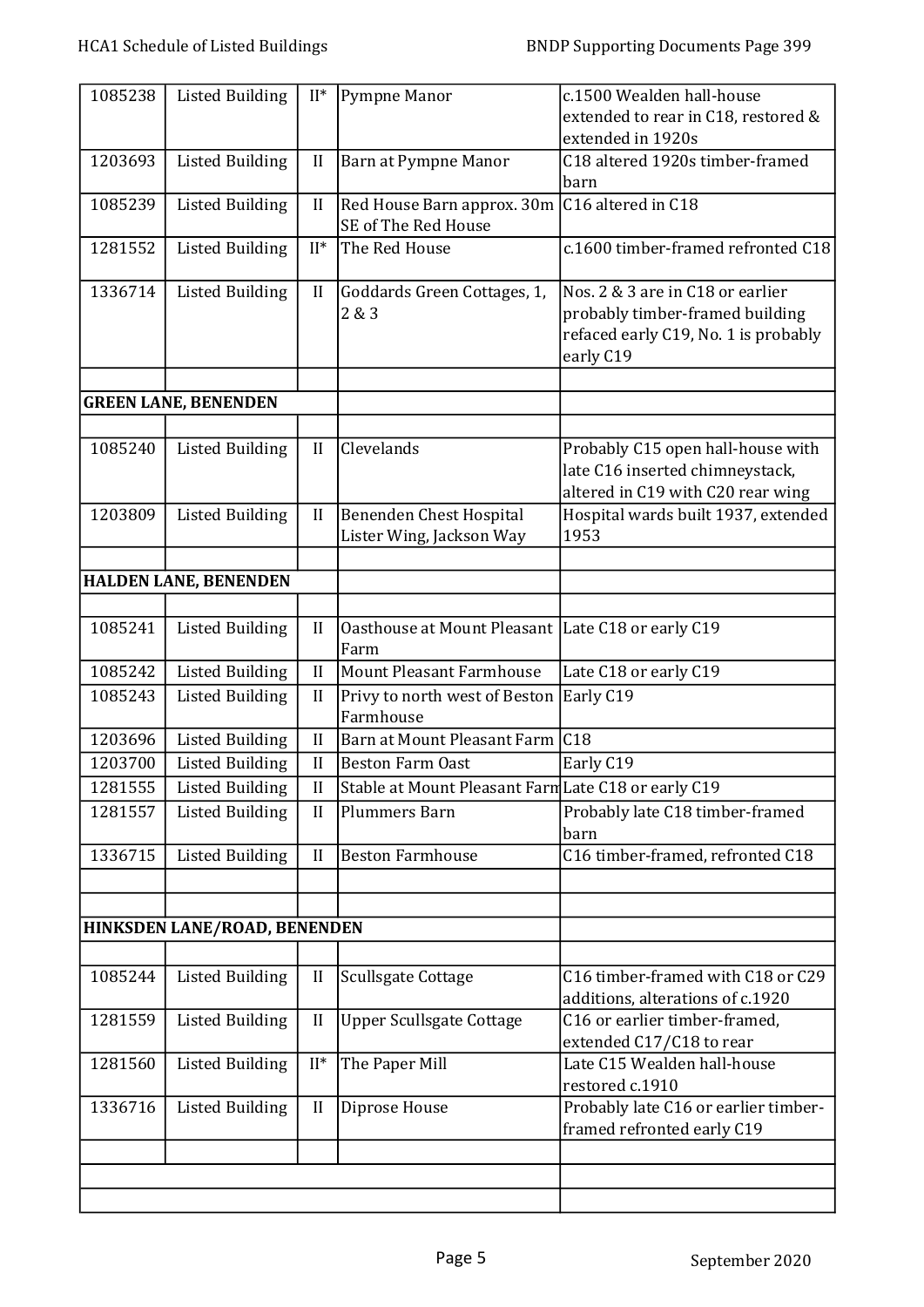| <b>IDEN GREEN ROAD, IDEN GREEN</b> |                                     |              |                                                                       |                                                                                                                                   |
|------------------------------------|-------------------------------------|--------------|-----------------------------------------------------------------------|-----------------------------------------------------------------------------------------------------------------------------------|
|                                    |                                     |              |                                                                       |                                                                                                                                   |
| 1085245                            | <b>Listed Building</b>              | II           | Barn at Frame Farm approx.<br>30m north east of farmhouse             | C18                                                                                                                               |
| 1085246                            | <b>Listed Building</b>              | $\mathbf{I}$ | <b>Cotton Cottage</b>                                                 | Early C19                                                                                                                         |
| 1085247                            | <b>Listed Building</b>              | $\mathbf{I}$ | The Cottage & The Stores<br>(SW of Cotton Cottage, N side<br>of road) | 2 cottages, 2 builds, both C18                                                                                                    |
| 1203707                            | <b>Listed Building</b>              | II           | Frame Farmhouse                                                       | Farmhouse. Mid C18, refenestrated<br>in C <sub>20</sub>                                                                           |
| 1203710                            | <b>Listed Building</b>              | $\mathbf{I}$ | Woodside                                                              | Formerly known as Iden Park. C18<br>altered in early C19                                                                          |
| 1203717                            | <b>Listed Building</b>              | II           | 1 & 2 Coveney Cottages                                                | Cottage pair. Early C19                                                                                                           |
| 1203806                            | <b>Listed Building</b>              | $\mathbf{I}$ | Oak Cottage                                                           | Late C18 or early C19                                                                                                             |
| 1336717                            | <b>Listed Building</b>              | II           | 1-5 Old Weavers Cottage                                               | Orig. Weaver's house, later<br>converted to granary & oasthouses,<br>now cottages. Dated 1607, extended<br>late C19, restored C20 |
| 1336718                            | <b>Listed Building</b>              | $\mathbf{I}$ | Lilac Cottage                                                         | Early C19                                                                                                                         |
|                                    |                                     |              |                                                                       |                                                                                                                                   |
|                                    | MILL STREET, IDEN GREEN             |              |                                                                       |                                                                                                                                   |
|                                    |                                     |              |                                                                       |                                                                                                                                   |
| 1085248                            | <b>Listed Building</b>              | II           | Eaglesden                                                             | Front range probably C17, refronted<br>C19, rear range C15, partly<br>refronted early C19                                         |
| 1085249                            | <b>Listed Building</b>              | II           | Wandle Mill                                                           | Water Mill. Original part dated 1821,<br>extended early to mid C19                                                                |
| 1085250                            | <b>Listed Building</b>              | $\mathbf{I}$ | Weavers                                                               | Late C18 or early C19                                                                                                             |
| 1336719                            | <b>Listed Building</b>              | II           | Mill House                                                            | c.1820                                                                                                                            |
| 1336720                            | <b>Listed Building</b>              | $\mathbf{I}$ | Mill Street Cottage                                                   | Early C19                                                                                                                         |
| 1203828                            | <b>Listed Building</b>              | $\mathbf{I}$ | Mill Street House                                                     | rear range late C15 or early C16<br>former open hall-house, front range<br>early C19                                              |
| 1203842                            | <b>Listed Building</b>              | II           | <b>Weald House</b>                                                    | 2 builds, rear part probable late<br>Medieval hall-house with late C16<br>inserted stack, refronted in C19                        |
| 1203846                            | <b>Listed Building</b>              | $\mathbf{I}$ | <b>Weavers Cottage</b>                                                | Mid C18                                                                                                                           |
| 1281500                            | <b>Listed Building</b>              | $II^*$       | <b>Watermill House</b>                                                | Late C15 Wealden hall-house<br>restored in C20                                                                                    |
|                                    |                                     |              |                                                                       |                                                                                                                                   |
|                                    | <b>COLDHARBOUR ROAD, IDEN GREEN</b> |              |                                                                       |                                                                                                                                   |
|                                    |                                     |              | Yew Tree Farmhouse                                                    | C18 or earlier                                                                                                                    |
| 1085251                            | <b>Listed Building</b>              | $\mathbf{I}$ |                                                                       |                                                                                                                                   |
| 1085267                            | <b>Listed Building</b>              | II           | <b>Iden Green Farmhouse</b>                                           | Early C17 refronted early C19                                                                                                     |
| 1085268                            | <b>Listed Building</b>              | $\mathbf{I}$ | Field Farmhouse (off)                                                 | Probably late Medieval hall-house<br>with late C16 chimneystack,<br>refronted in early C19                                        |
| 1085269                            | <b>Listed Building</b>              | II           | <b>Stream Farmhouse</b>                                               | C18 altered C20                                                                                                                   |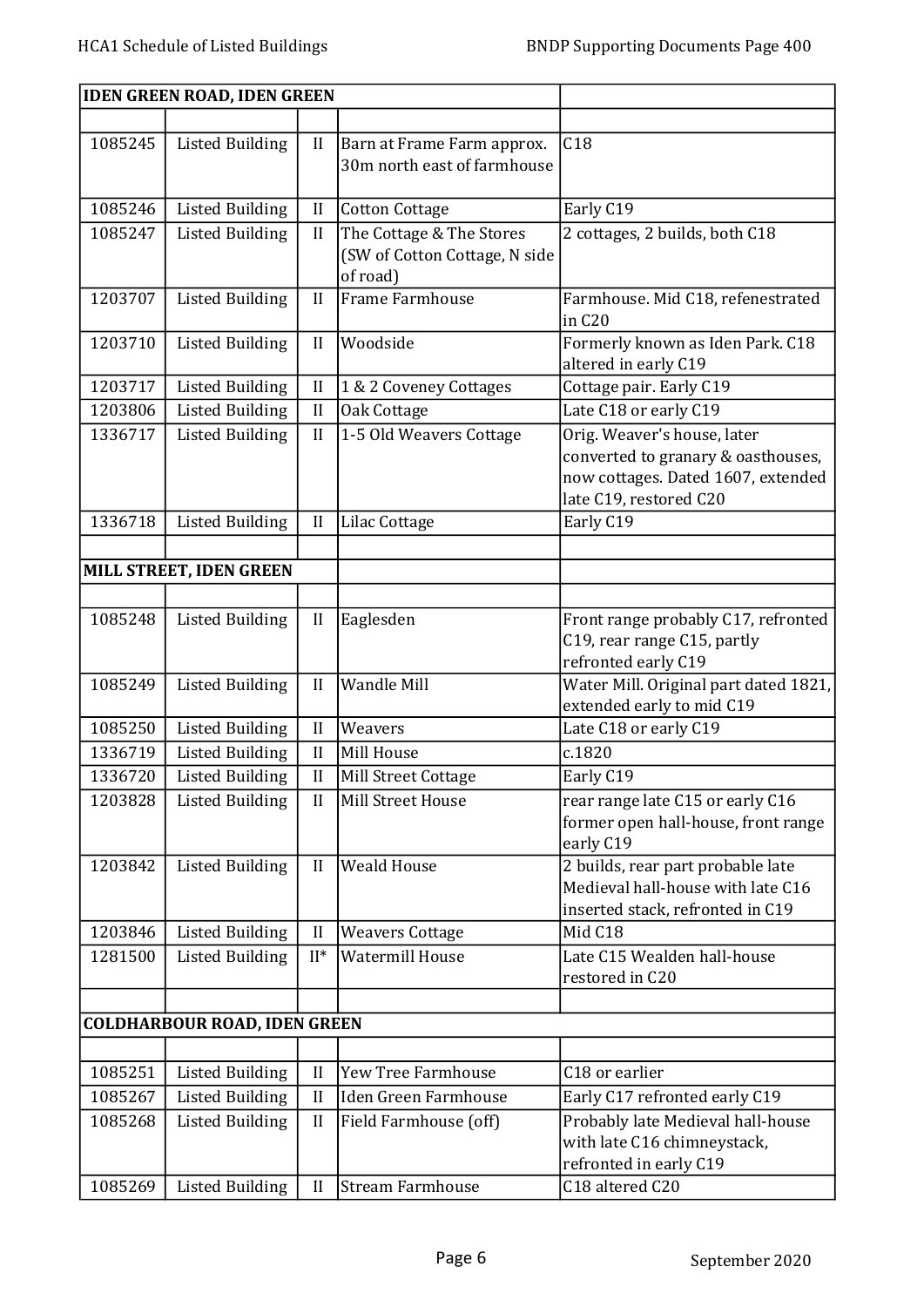| 1203587 | <b>Listed Building</b>         | $\mathbf{I}$ | Scullsgate                    | Formerly known as Scullsgate        |
|---------|--------------------------------|--------------|-------------------------------|-------------------------------------|
|         |                                |              |                               | Farmhouse C17 or earlier timber-    |
|         |                                |              |                               | framed                              |
| 1203602 | <b>Listed Building</b>         | II           | Oasthouse at Stream Farm      | Late C18 or early C19               |
| 1336729 | <b>Listed Building</b>         | $\mathbf{I}$ | <b>Stream Farm Cottages</b>   | Late medieval hall-house, refronted |
|         |                                |              |                               | early C19                           |
| 1281624 | <b>Listed Building</b>         | $\mathbf{I}$ | Hague Cottages, 1 & 2         | C18 refronting of C16 or earlier    |
|         |                                |              |                               | timber-framed building              |
|         | <b>CHAPEL LANE, IDEN GREEN</b> |              |                               |                                     |
|         |                                |              |                               |                                     |
| 1203581 | <b>Listed Building</b>         | $\mathbf{I}$ | Ryecroft                      | C16, refronted & adapted into 3     |
|         |                                |              |                               | cottages in late C18 timber-framed  |
|         |                                |              |                               | now single dwelling                 |
|         |                                |              |                               |                                     |
|         | NEW POND ROAD, BENENDEN        |              |                               |                                     |
|         |                                |              |                               |                                     |
| 1281471 | <b>Listed Building</b>         | $\mathbf{I}$ | Wall and Gatepiers to         | c.1868                              |
|         |                                |              | Staplehurst Lodge             |                                     |
| 1336721 | <b>Listed Building</b>         | II           | Staplehurst Lodge (listed as  | c.1868 formerly lodge to Hemsted    |
|         |                                |              | Golford Road)                 | House, now Benenden School          |
| 1336722 | <b>Listed Building</b>         | II           | The Hop House (off New        | formerly known as Walkhurst         |
|         |                                |              | Pond Road)                    | House. Probably late C16 timber-    |
|         |                                |              |                               | framed                              |
| 1085212 | <b>Listed Building</b>         | II           | Primrose Cottages, 1 & 2 (off | Early C19                           |
|         |                                |              | New Pond Road)                |                                     |
| 1203849 | <b>Listed Building</b>         | II           | 1 & 2 Beech House (at         | c.1880 built for the Cranbrook      |
|         |                                |              | junction with Goddards        | Estate                              |
|         |                                |              | Green Road)                   |                                     |
|         |                                |              |                               |                                     |
|         |                                |              |                               |                                     |
|         | RAMSDEN LANE, BENENDEN         |              |                               |                                     |
|         |                                |              |                               |                                     |
| 1085214 | <b>Listed Building</b>         | II           | Broomhill                     | C16 or earlier                      |
| 1085215 |                                | II           |                               | C15 altered C16 restored C20        |
|         | <b>Listed Building</b>         |              | Dingleden House               |                                     |
|         |                                |              |                               |                                     |
|         | WOODCOCK LANE, IDEN GREEN      |              |                               |                                     |
|         |                                |              |                               |                                     |
| 1085205 | <b>Listed Building</b>         | II           | The Woodcock Public House     | Dates from 1621                     |
| 1281169 | <b>Listed Building</b>         | II           | <b>Moorwood Cottage</b>       | Cottage. Late C16, refronted C18,   |
|         |                                |              |                               | extended to east in 1979            |
|         |                                |              |                               |                                     |
|         | DINGLEDEN LANE, IDEN GREEN     |              |                               |                                     |
|         |                                |              |                               |                                     |
| 1392406 | <b>Listed Building</b>         | $\mathbf{I}$ | Cattsford & Associated Privy  | c.1775                              |
|         |                                |              |                               |                                     |
|         |                                |              |                               |                                     |
|         |                                |              |                               |                                     |
|         |                                |              |                               |                                     |
|         |                                |              |                               |                                     |
|         |                                |              |                               |                                     |